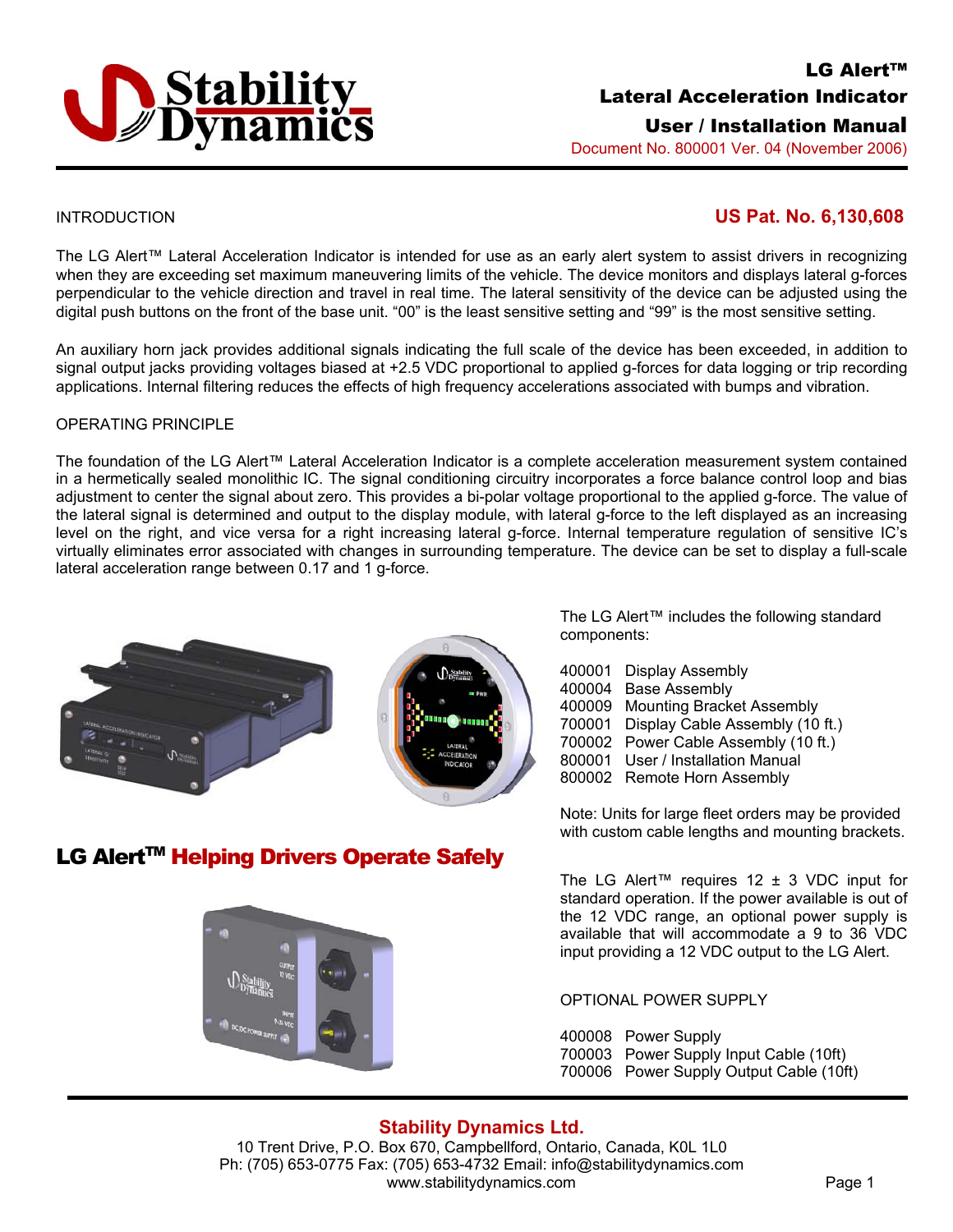

# LG Alert™ Lateral Acceleration Indicator

User / Installation Manual

Document No. 800001 Ver. 04 (November 2006)



#### THEORETICAL PRINCIPLES LATERAL FORCES ON A VEHICLE

Turning a corner results in a momentum force perpendicular to the vehicle center line. This is known as a lateral g-force or lateral acceleration.

When these lateral forces become large enough, the vehicle will either slide or overturn. This condition is referred to as a "rollover".

Lateral forces on a vehicle can be determined by the summation of radial acceleration associated with turning a corner and the tilt component related to the force of gravity on the vehicle.

#### LATERAL g FORCE CALCULATION WHEN TURNING A CORNER



 $R =$  radius of turn  $(m)$ FORMULA:  $a = V^2/R$ Values:  $a = acceleration (m/s<sup>2</sup>)$  $V =$  velocity (m/s)  $F =$  force  $(N)$  $m = mass (kg)$ Constants: Force of gravity =  $9.81 \text{ m/s}^2$  $V$  EXAMPLE: Turning Radius  $(R) = 50m$ Velocity (V) =  $40 \text{ km/h}$  $a = (40 \text{km/hr} \times 1000 \text{m} / 3600 \text{s})^2 / 50$  $a = 2.469$  m/s<sup>2</sup>  $g = (2.469 \text{ m/s}^2) / (9.81 \text{ m/s}^2)$  $q = 0.25$ 

FORCES ON AN INCLINED SURFACE

Acceleration = SIN (tilt angle) x 9.81 m/s<sup>2</sup>

The LG Alert™ displays the total lateral acceleration on the vehicle, which is the sum of the turning acceleration and the component associated with gravity. (E.g. from an inclined surface)

Lateral g-forces on the right of the vehicle are displayed on the left-hand side, and lateral g-forces on the left of the vehicle are displayed on the right-hand side of the indicator display.

A tilt table can be used to establish a safe setting for the LG Alert™. The relationship between digital setting and full-scale sensitivity is shown in the set up table. Alternatively, the device can be set by an experienced driver and tested under actual vehicle operating conditions to determine a setting.

## **Stability Dynamics Ltd.**

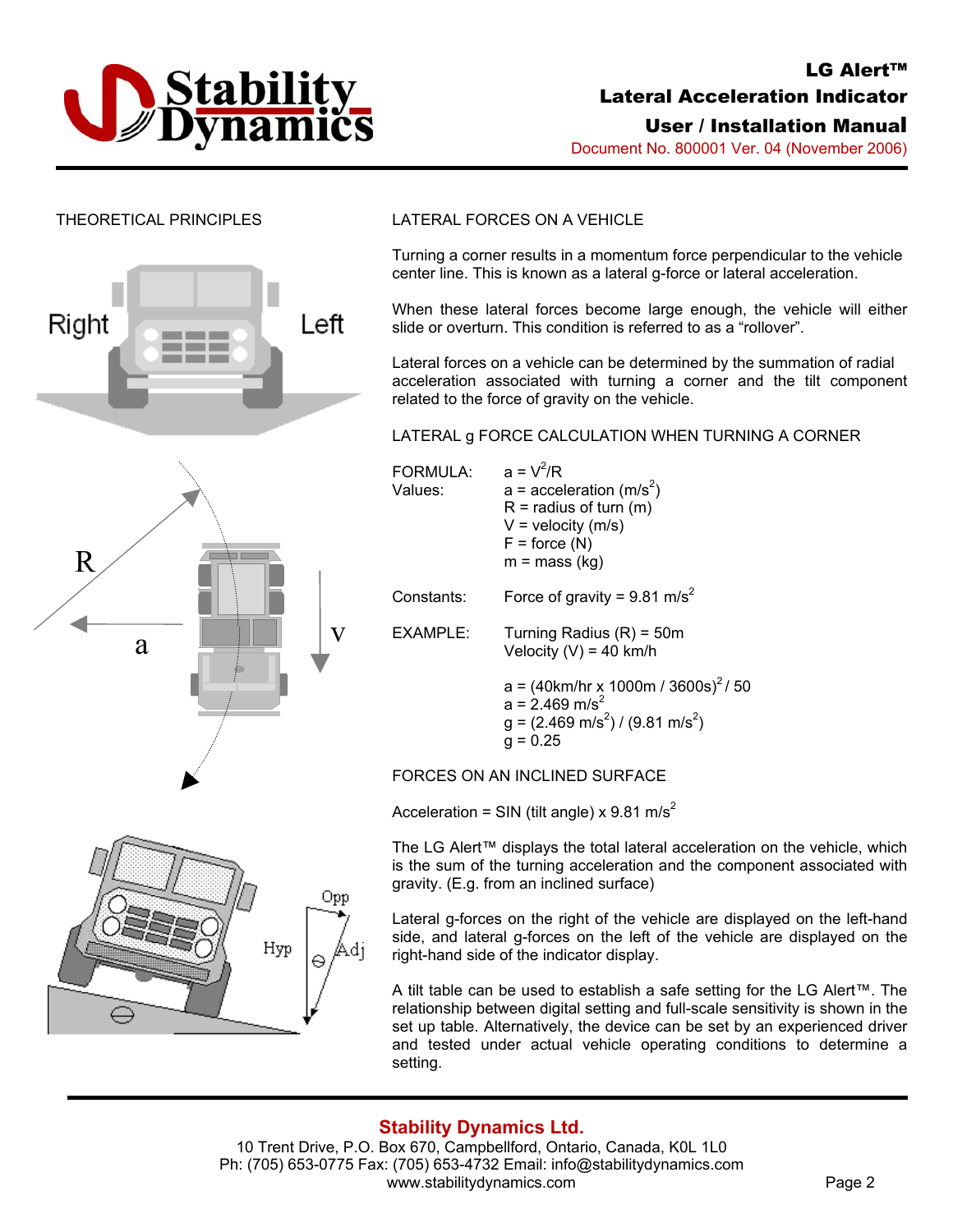

#### INSTALLATION

#### LOCATION

Both base and display modules should be located within the driver compartment. The display module can be positioned anywhere that is convenient for viewing by the vehicle operator. The SAE suggests instruments should be located 0.71 m (28 in) from the driver's eye no more than 45 degrees below the horizon and within 30 degrees from straight-ahead.

The base module should be positioned as low in the cab as possible using the10 ft. cable provided. It must be firmly attached to the vehicle framework and as close to level as possible. Access to the base unit's front panel should not be obstructed to allow access in case of "sensitivity" setting adjustment. The front and rear panels of the base unit must be aligned with the vehicle forward direction of travel. Cables should be located away from contact by people and equipment and secured to reduce fatigue due to vibration.

ATTENTION: ORIENTATION OF LG-ALERT™ IN THE CAB OF THE VEHICLE IS CRITICAL TO THE PROPER OPERATION OF THE DEVICE. ENSURE THAT THE SELECTOR SWITCH IS SET AS INDICATED BELOW.





Selector Switch

Front of unit facing forward in vehicle: SWITCH DOWN (as shown)

Front of unit facing rearward in vehicle: SWITCH UP

#### LOCATIONS TO AVOID

The display module can be placed in almost any location convenient for viewing by the vehicle operator. The device, however, should not be located where it may obstruct the vehicle operator's visibility.

The base module must be protected from transient conditions and impact.

- Do not locate the device in an area that may be exposed to the weather.
- Do not locate in areas of high humidity or temperature extremes (E.g. engine compartment)
- 9 Do not locate in areas exposed to turbulent air from fans, doors or windows
- Do not locate in areas exposed to high electromagnetic interference
- 9 Do not locate in areas that may allow impact from people or equipment
- 9 Do not route cables through areas of high electrical magnetic interference.

#### **Stability Dynamics Ltd.**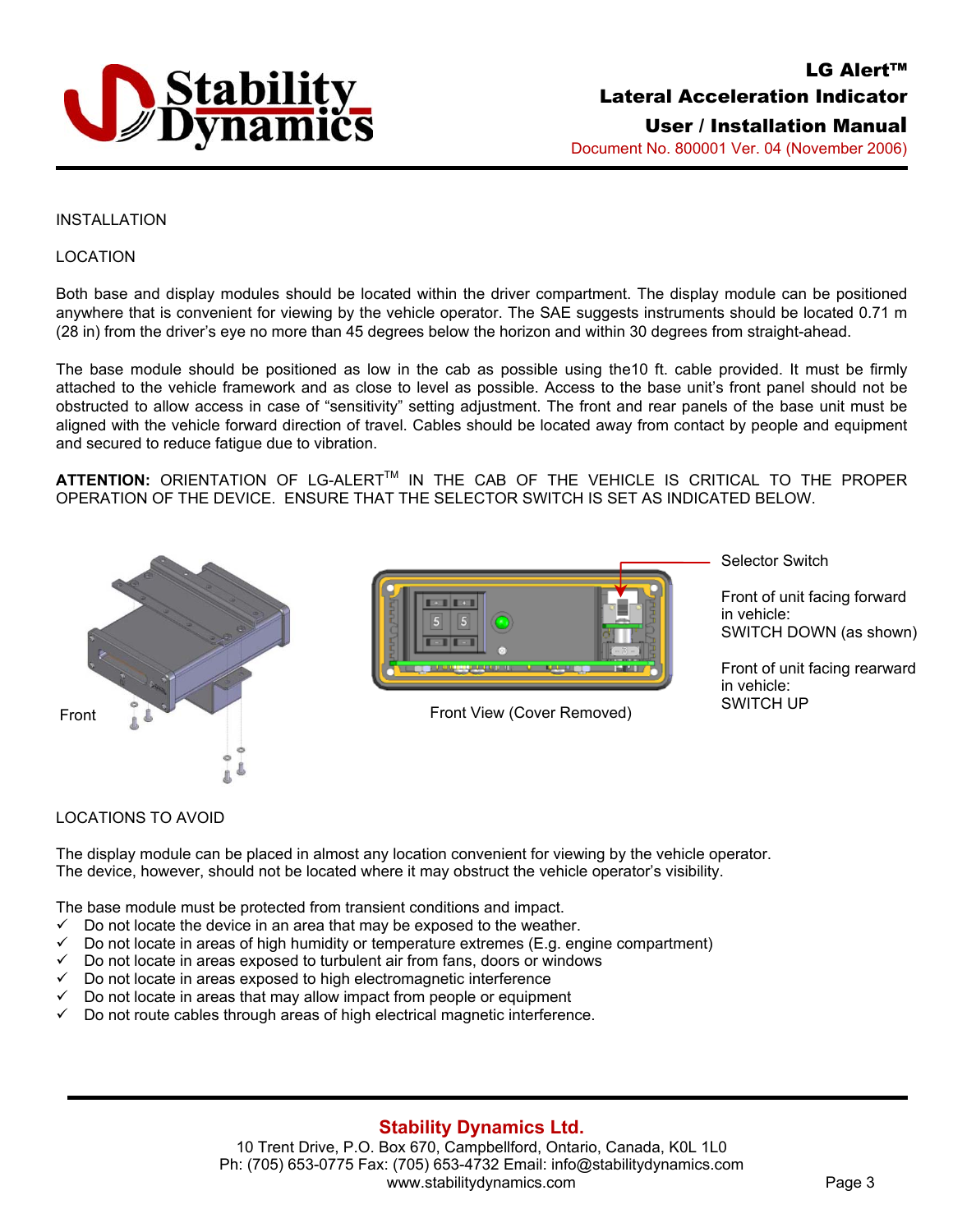

# LG Alert™ Lateral Acceleration Indicator

# User / Installation Manual

Document No. 800001 Ver. 04 (November 2006)



## **Stability Dynamics Ltd.**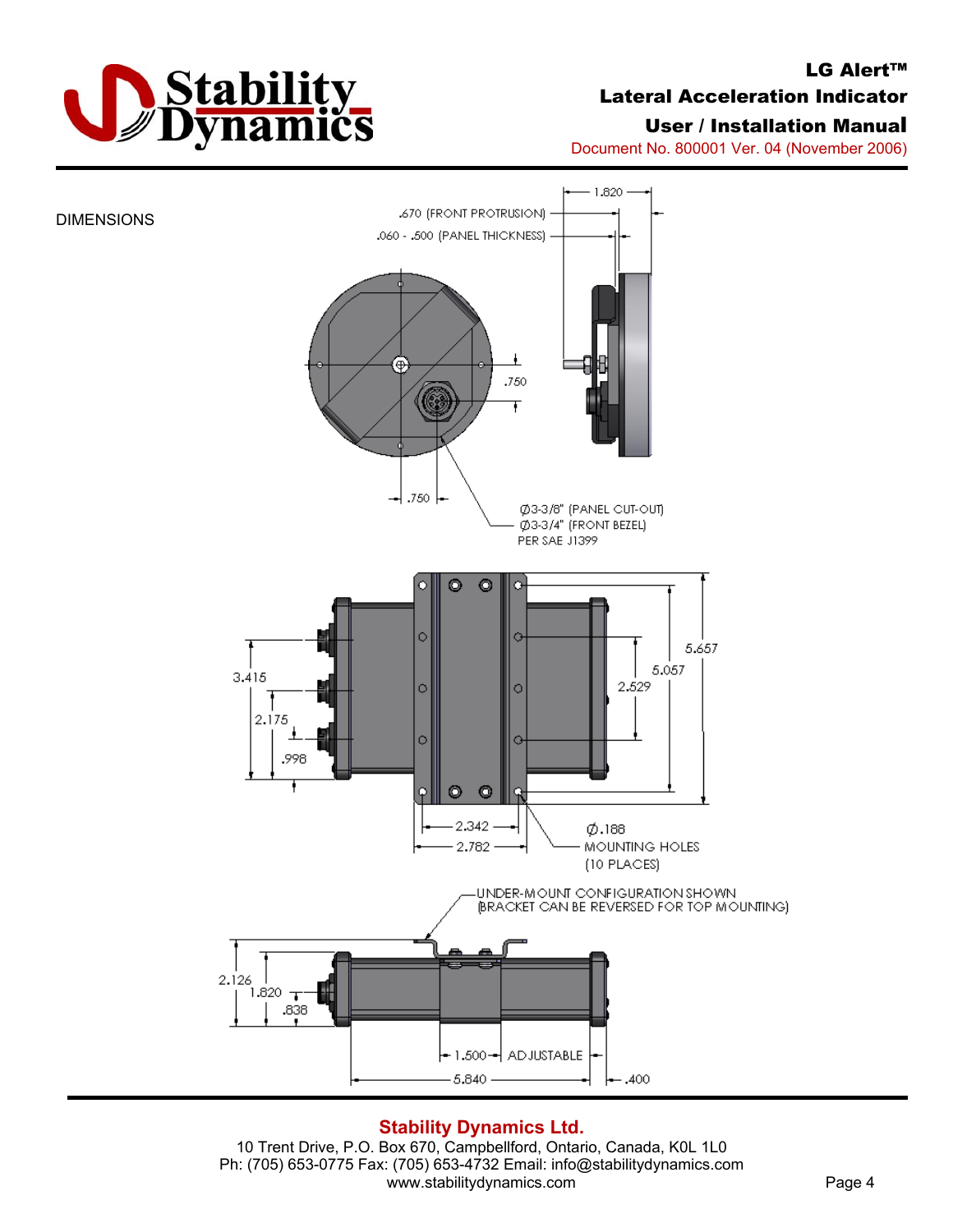

# LG Alert™ Lateral Acceleration Indicator User / Installation Manual

Document No. 800001 Ver. 04 (November 2006)

#### WIRING

The LG-Alert™ requires only two (2) cables to be connected to function. One cable provides 12 VDC from the vehicle fuse panel, and is connected to the Base Assembly rear connector, labeled "12 VDC ". The second cable connects the Display Assembly to the Base Assembly. It is connected on one end to the Display Assembly rear connector, and the other end connects to the Base Assembly rear connector, labeled "DISPLAY". An internal fast blow fuse provides protection for the device. The power lights on both the Base and Display units should illuminate upon powering the unit. There is a warm up period of approximately 120 seconds where the device may display imbalance. During installation, the device can be tested for functionality by attaching cables and rotating the base module as shown.



# **Stability Dynamics Ltd.**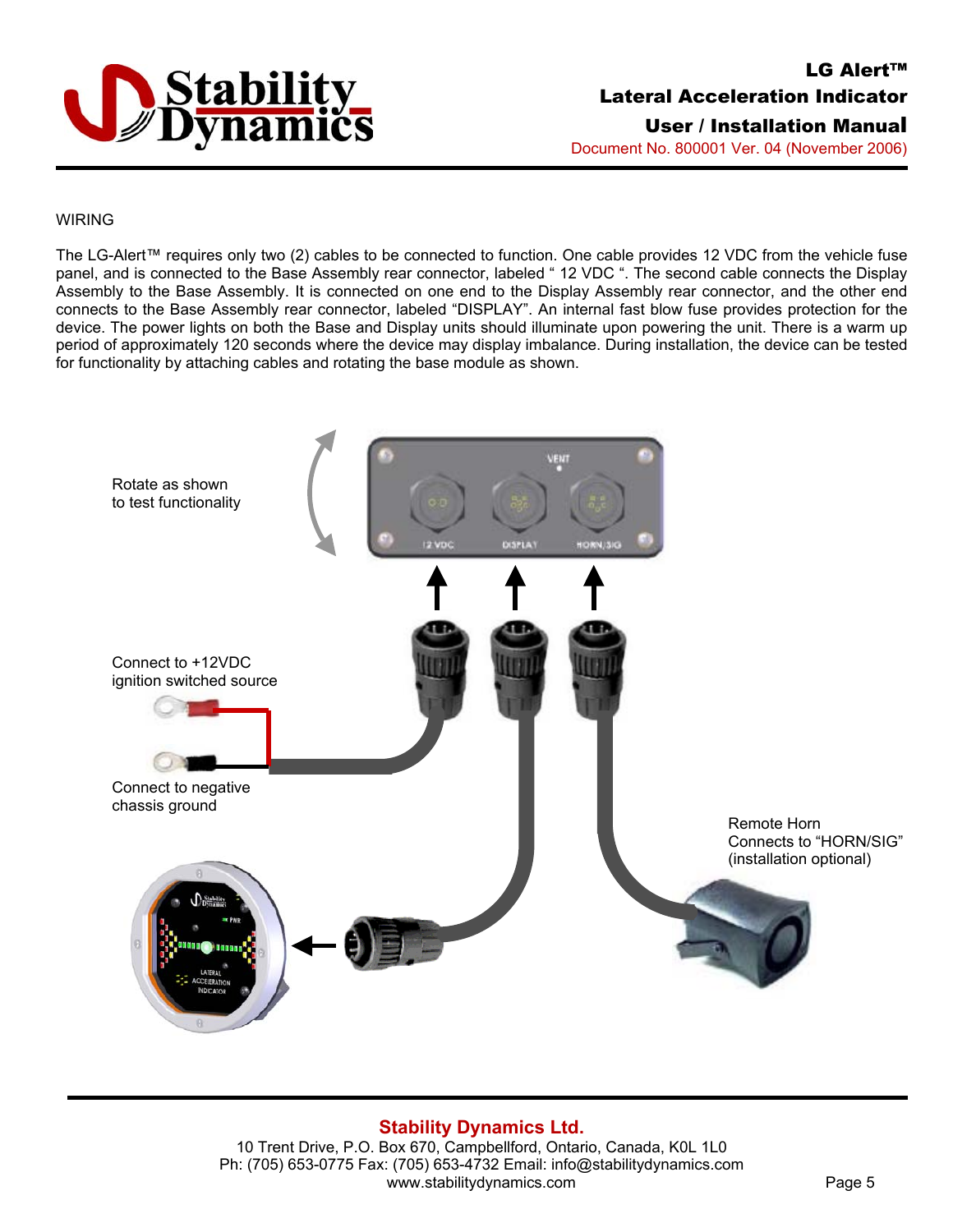

User / Installation Manual Document No. 800001 Ver. 04 (November 2006)

#### TROUBLE SHOOTING

#### NO POWER

Check fuse and power connections Base and Display units should have all power lights illuminated If the lights are not illuminated, the device may malfunction Check the supply voltage to the device. Voltages less than 9 VDC or greater than 15 VDC are outside the device specification range and may cause false readings. Abnormal supply voltage fluctuations caused by faulty equipment or loose wires may cause the highly sensitive amplifier circuits to give a false reading, or appear unbalanced.

For voltage ranges of 9 to 36 VDC, an optional power supply is available. See information on Page 1.

#### UNBALANCED OPERATION

The device may have shifted during service or the characteristics of the vehicle may change over time causing the device to be out of balance. This error can be removed by zeroing the device. This is accomplished using the adjustment screw on the lower front panel of the base unit, after removing the front cover. If the left and right balance of the device cannot be corrected with the zero adjust, the device may require servicing.

#### ZEROING THE DEVICE

The device can be zeroed using a tiny 1/16" flat screwdriver to turn the zero adjust screw found inside the front panel of the base module. The cover must be removed to obtain access to the zero adjustment screw. Make sure the vehicle is on a level surface before starting. Count the rotations of the zero adjustment screw between one indicator light on the display for left and right lateral accelerations. For example, turn the zero adjustment screw until only one green light is illuminated on the display module. Count the number of turns required to pass through zero and illuminate one light the other way. Simply divide the number of turns by two and rotate adjustment pot to the middle point, which should be close to zero. A setting of '99' on the 'sensitivity' adjust digital push button will provide the maximum gain to easily visualize the error. **Make sure the device is re-set back to its original digital push button setting after zeroing.** 



**Front View (Cover Removed)** 

## **Stability Dynamics Ltd.**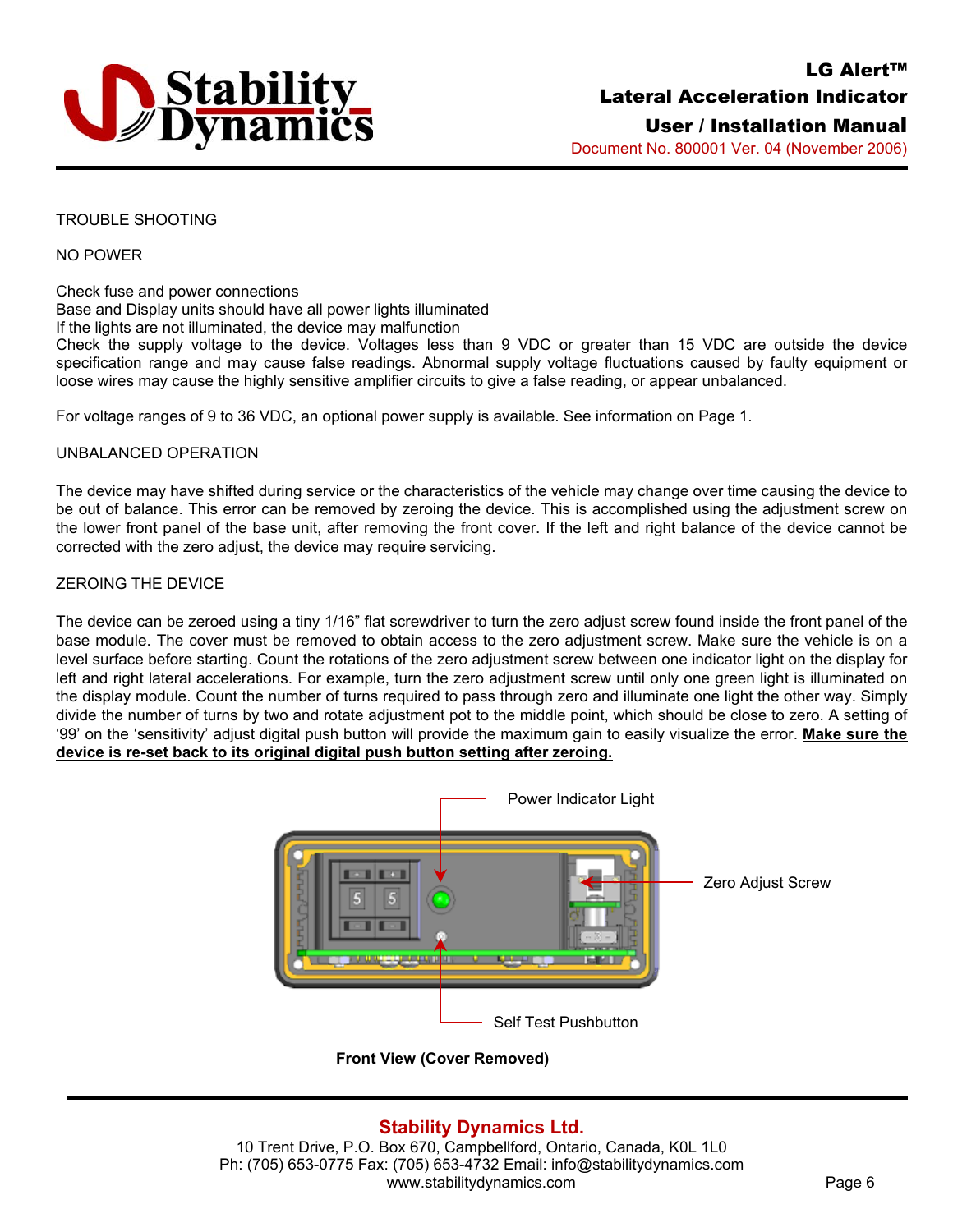

#### SET UP OF THE LG-ALERT™

The lateral acceleration indicator is factory set at a digital setting of '55' corresponding to the first alert occurring at a static tilt angle of approximately 15 degrees (0.26 'g's). The device may be adjusted by removing the base unit front panel and changing the digital setting. Static tilt table specifications from the factory may be different than the "as equipped" configuration of the vehicle. The dynamic response of the vehicle is highly unpredictable and can have a profound effect on stability. Vehicle characteristics and response of the LG-Alert*™* define the recommended setting as described in the NRC report to Transport Canada "Development of a Training Program for Drivers of High Capacity, High Center of Gravity Airport Rescue and Fire Fighting (ARFF) Vehicles, Dec 10, 1998". Management may choose a sensitivity that is even more conservative. Once a setting for a vehicle has been established, management must put in place a clear policy that the device is never altered. Any change in device setting must be clearly documented and all personnel informed especially if the device is rendered less sensitive. A routine inspection of the device setting and operation should be included in the short test drive undertaken at the beginning of each shift. The self-test button can be pressed to ensure the device is fully operational by removing the front panel screw, and inserting a small wire to activate the switch. The relationship between LG-Alert<sup>TM</sup> digital setting and the associated 'g' forces to activate each of the three warning stages (indicator lights 8,9 and 10) is shown below.



#### **Front View (Cover Removed)**

## **Stability Dynamics Ltd.**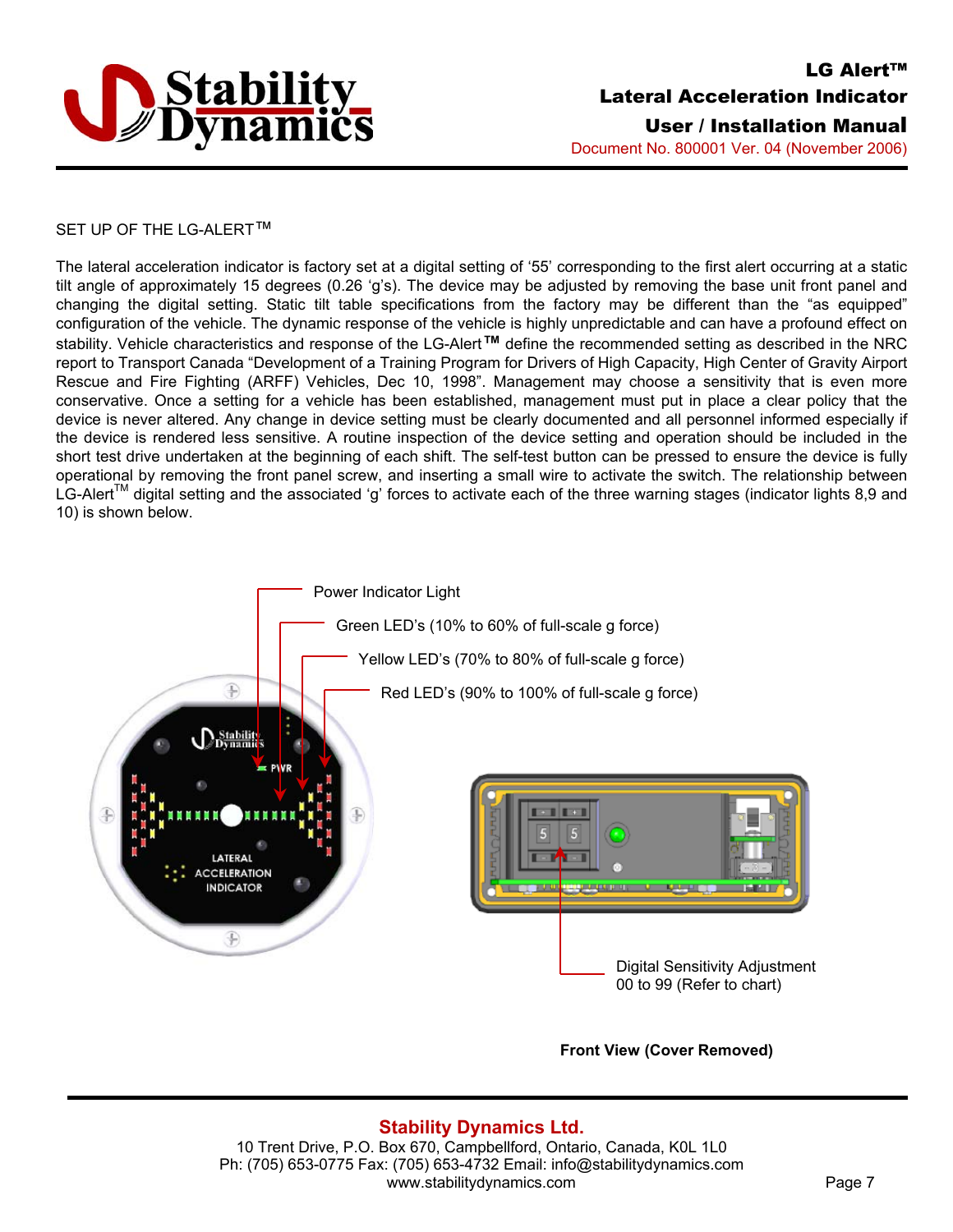

### LG-ALERT™ SENSITIVITY TABLE

| <b>Digital</b><br><b>Push Button</b><br>Setting 00-99 | <b>Lateral Tilt Angle</b>           |                                     |                                      | <b>Lateral Acceleration</b>     |                                 |                                  |
|-------------------------------------------------------|-------------------------------------|-------------------------------------|--------------------------------------|---------------------------------|---------------------------------|----------------------------------|
|                                                       | indicator light 8<br>is on at (deg) | indicator light 9<br>is on at (deg) | indicator light 10<br>is on at (deg) | indicator light<br>8 "g" forces | indicator light 9<br>"g" forces | indicator light<br>10 "g" forces |
| 99                                                    | 8.0                                 | 9.1                                 | 10.0                                 | 0.14                            | 0.16                            | 0.17                             |
| 95                                                    | 8.5                                 | 9.6                                 | 10.6                                 | 0.15                            | 0.17                            | 0.18                             |
| 90                                                    | 9.1                                 | 10.3                                | 11.4                                 | 0.16                            | 0.18                            | 0.20                             |
| 85                                                    | 9.8                                 | 11.1                                | 12.3                                 | 0.17                            | 0.19                            | 0.21                             |
| 80                                                    | 10.5                                | 11.9                                | 13.2                                 | 0.18                            | 0.21                            | 0.23                             |
| 75                                                    | 11.3                                | 12.8                                | 14.3                                 | 0.20                            | 0.22                            | 0.25                             |
| 70                                                    | 12.2                                | 13.7                                | 15.4                                 | 0.21                            | 0.24                            | 0.27                             |
| 65                                                    | 13.1                                | 14.8                                | 16.6                                 | 0.23                            | 0.25                            | 0.29                             |
| 60                                                    | 14.2                                | 15.9                                | 17.9                                 | 0.24                            | 0.27                            | 0.31                             |
| 55                                                    | 15.3                                | 17.1                                | 19.4                                 | 0.26                            | 0.29                            | 0.33                             |
| 50                                                    | 16.5                                | 18.4                                | 20.9                                 | 0.28                            | 0.32                            | 0.36                             |
| 45                                                    | 17.7                                | 19.8                                | 22.6                                 | 0.30                            | 0.34                            | 0.38                             |
| 40                                                    | 19.1                                | 21.3                                | 24.4                                 | 0.33                            | 0.36                            | 0.41                             |
| 35                                                    | 20.6                                | 22.9                                | 26.4                                 | 0.35                            | 0.39                            | 0.44                             |
| 30                                                    | 21.7                                | 24.7                                | 28.5                                 | 0.37                            | 0.42                            | 0.48                             |
| 25                                                    | 24.0                                | 26.5                                | 30.8                                 | 0.41                            | 0.45                            | 0.51                             |
| 20                                                    | 25.9                                | 30.1                                | 33.3                                 | 0.44                            | 0.50                            | 0.55                             |
| 15                                                    | 30.5                                | 35.3                                | 39.0                                 | 0.51                            | 0.58                            | 0.63                             |
| 10                                                    | 36.0                                | 42.0                                | 48.0                                 | 0.59                            | 0.67                            | 0.74                             |

## **Stability Dynamics Ltd.**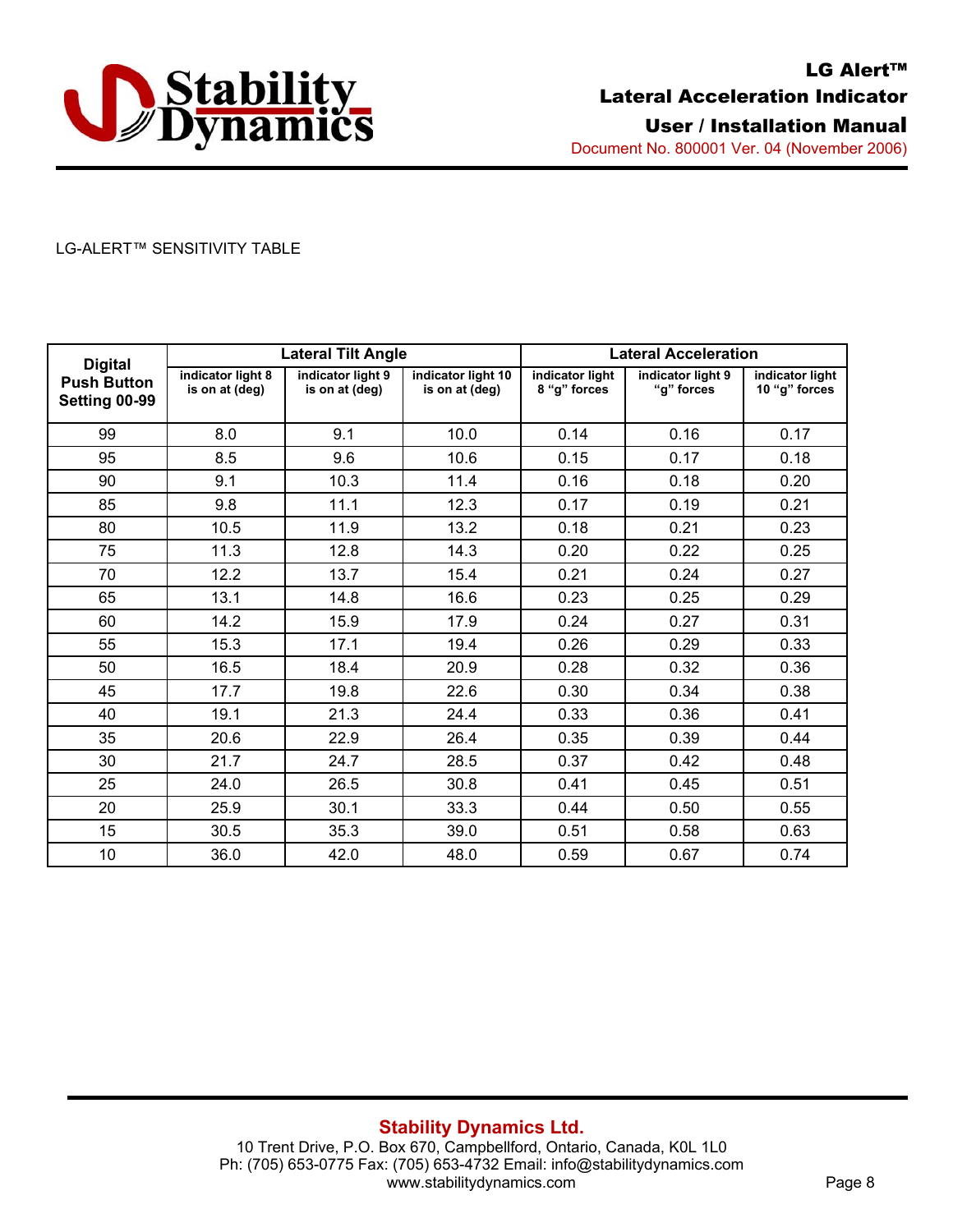

User / Installation Manual Document No. 800001 Ver. 04 (November 2006)

### LIMITATIONS OF LG ALERT

This device is intended as an early alert system to assist drivers in recognizing when they are approaching maneuvering limits that are potentially unstable. While this device can provide invaluable information to the operator of the vehicle, it must be recognized that the LG Alert™ has limitations.

- $\checkmark$  The device will not prevent the vehicle from overturning
- The device can not work without a suitable, steady power source (there are no batteries)
- $\checkmark$  The device may not work properly if the power supply drops below 9 VDC or rises above 15 VDC
- $\checkmark$  The device must be properly installed. The base module must be level when the vehicle is loaded and on level ground. Any error in the device orientation will appear as an error on the display module.
- $\checkmark$  The device will not provide proper readings if the orientation is altered through physical impact or abuse. Ensure a routine inspection is followed to check for functionality and device orientation.
- The audio alarm will not function if disabled
- $\checkmark$  The device may function improperly if the cable between the base and display modules is lengthened or altered. Consult Stability Dynamics Ltd. regarding cable length limitations
- $\checkmark$  The device may malfunction if the cable between the base and display modules is routed through an area of high electromagnetic interference (i.e.: through engine compartment). A specialty shielded cable may be required if electromagnetic interference disrupts signal reliability.
- $\checkmark$  The device power supply must be between 9 and 15 VDC. Extraneous noise or high voltages from the vehicle alternator may cause internal damage to the device. If this is a concern, a power-conditioning unit should be installed between the device and the vehicle battery circuit to filter out noise.

The LG Alert™ is not a substitute for property, disability, life or any other insurance of any kind. Appropriate insurance coverage is your responsibility. Consult your insurance agent. The LG Alert™ Lateral Acceleration Indicator is **NOT** to be relied on, wholly or in part as a substitute for proper driver training, vehicle operation and continued instruction respecting the safe operating parameters within that a vehicle must be operated.

## **Stability Dynamics Ltd.**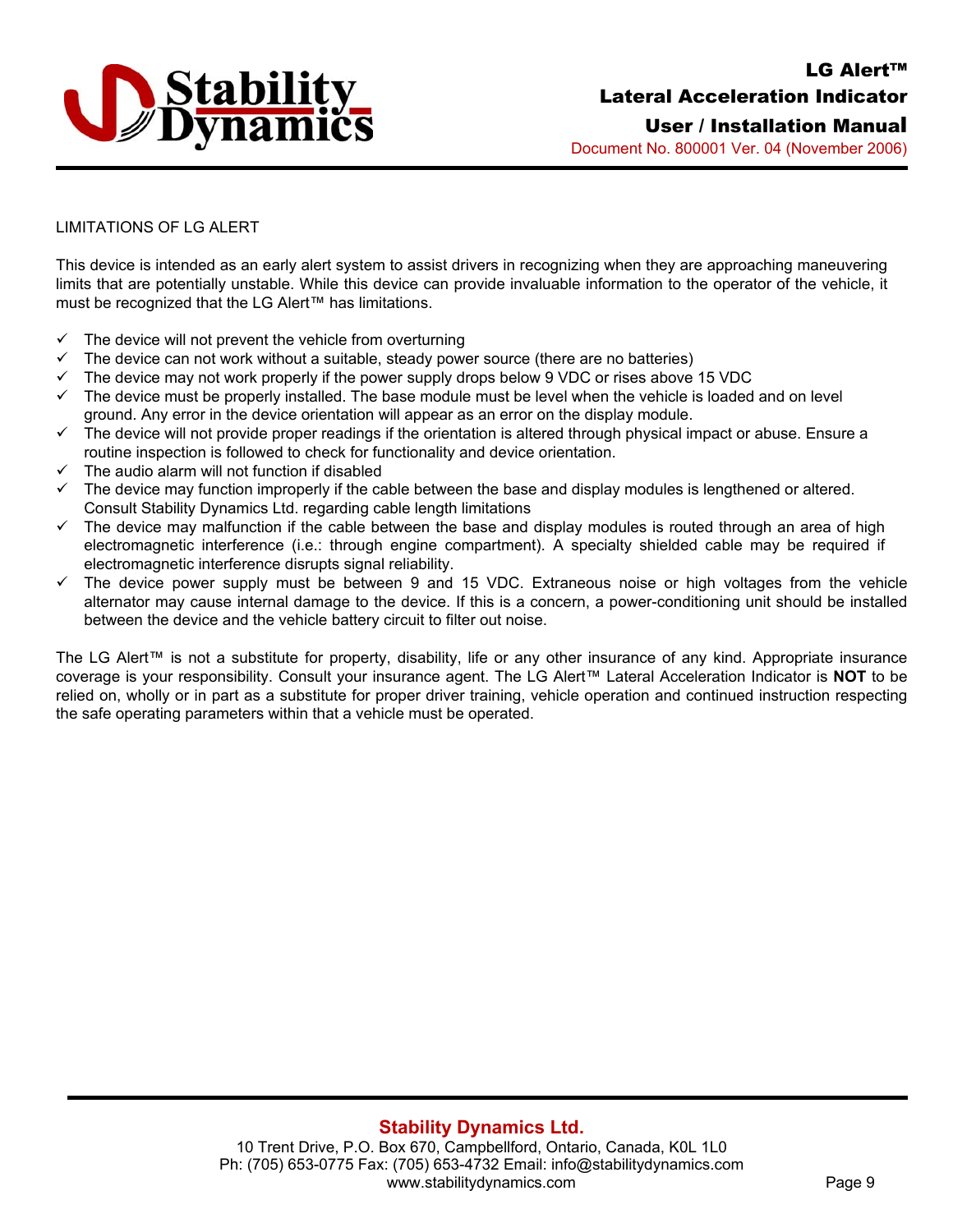

#### LIMITED WARRANTY

Stability Dynamics Ltd. warrants the LG Alert™ Lateral Acceleration Indicator to be free from defects in materials and workmanship under normal use and service conditions for a period of one year from date of purchase. This warranty is in lieu of any other warranty either expressed or implied. No manufacturer, agent, representative, dealer or employee of the company has the authority to modify or alter the obligations or limitations of this warranty. This warranty is limited to the repair or replacement of the LG Alert™ Lateral Acceleration Indicator. This warranty does not cover damage resulting from negligent handling, painting, disassembly, misuse or lack of reasonable care. In no case shall Stability Dynamics Ltd.'s liability under any other remedy prescribed by law exceed purchase price of the LG Alert™ Lateral Acceleration Indicator. Your LG Alert Lateral Acceleration Indicator is not a substitute for property, disability, life or any other insurance of any kind. Appropriate insurance coverage is your responsibility. Consult your insurance agent.

The duration of this warranty, including that of merchantability of fitness for any particular purpose, shall be limited to the period of one (1) year from the date of purchase. Stability Dynamics Ltd., the manufacturers and their respective officers, directors, agents and employees, or any or all of them shall have no liability for any personal injury, property damage or any consequential or incidental damage for breach of this or any other warranty, expressed or implied whatsoever, even if the loss or damage is caused by the Company's negligence or fault. Some jurisdictions do not allow exclusion or limitation of incidental or consequential damages so the above limitation or exclusion may not apply to you. This warranty gives you specific legal rights and you may also have other rights that may vary from province to province.

For repair within the warranty period, return this product postage prepaid along with proof of purchase date to Stability Dynamics Ltd. Please enclose a note stating the nature of the difficulty. In the event that you have any questions concerning the use, care and/or service of this product, please write, fax or email to the following address;



Stability Dynamics Ltd. 10 Trent Drive, P.O. Box 670 Campbellford, Ontario, K0L 1L0, Canada Ph: (705) 653-0775 Fax: (705) 653-4732 Email: info@stabilitydynamics.com Web: www.stabilitydynamics.com

## **Stability Dynamics Ltd.**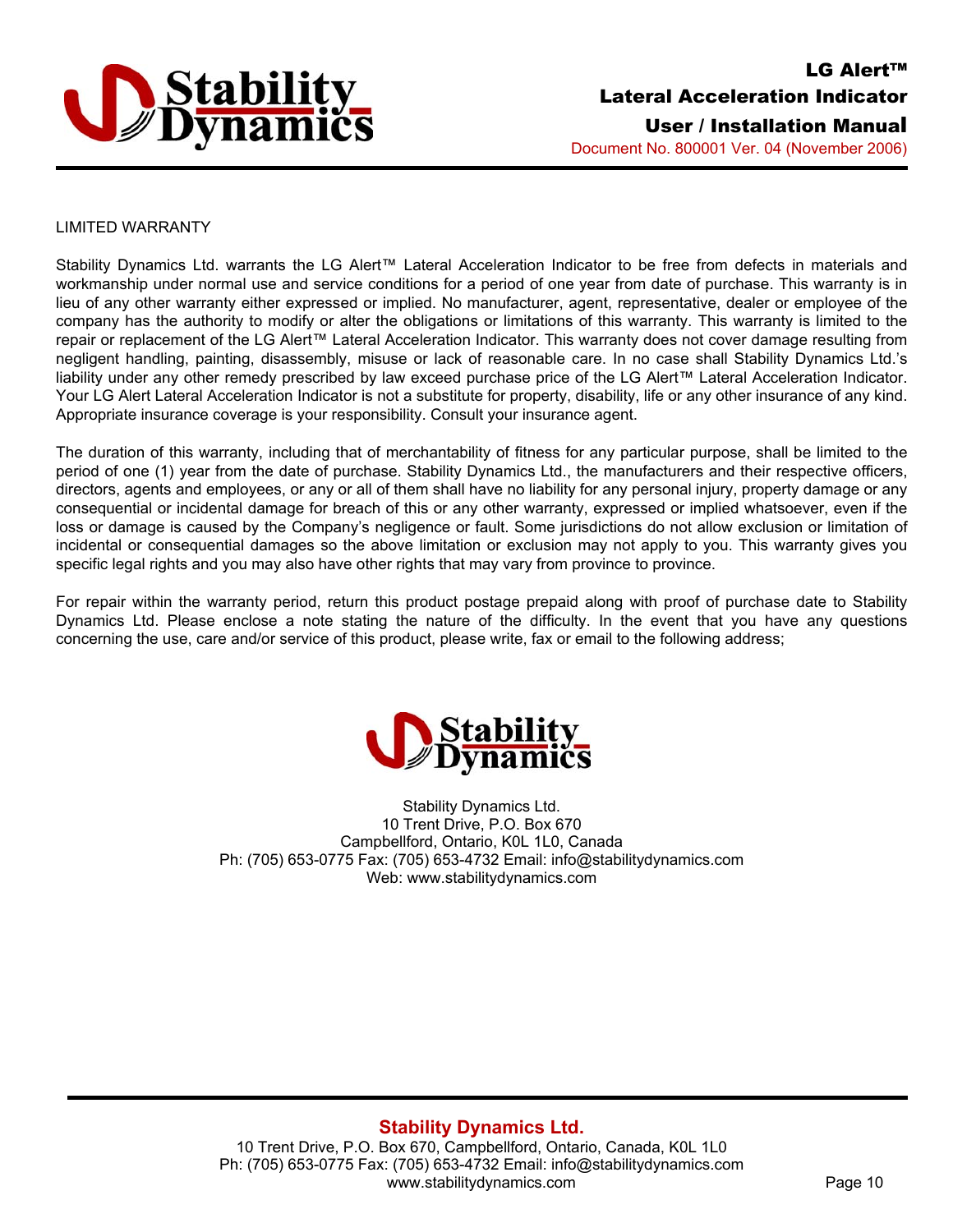

# LG Alert™ Lateral Acceleration Indicator User / Installation Manual

Document No. 800001 Ver. 04 (November 2006)

**NOTES:**